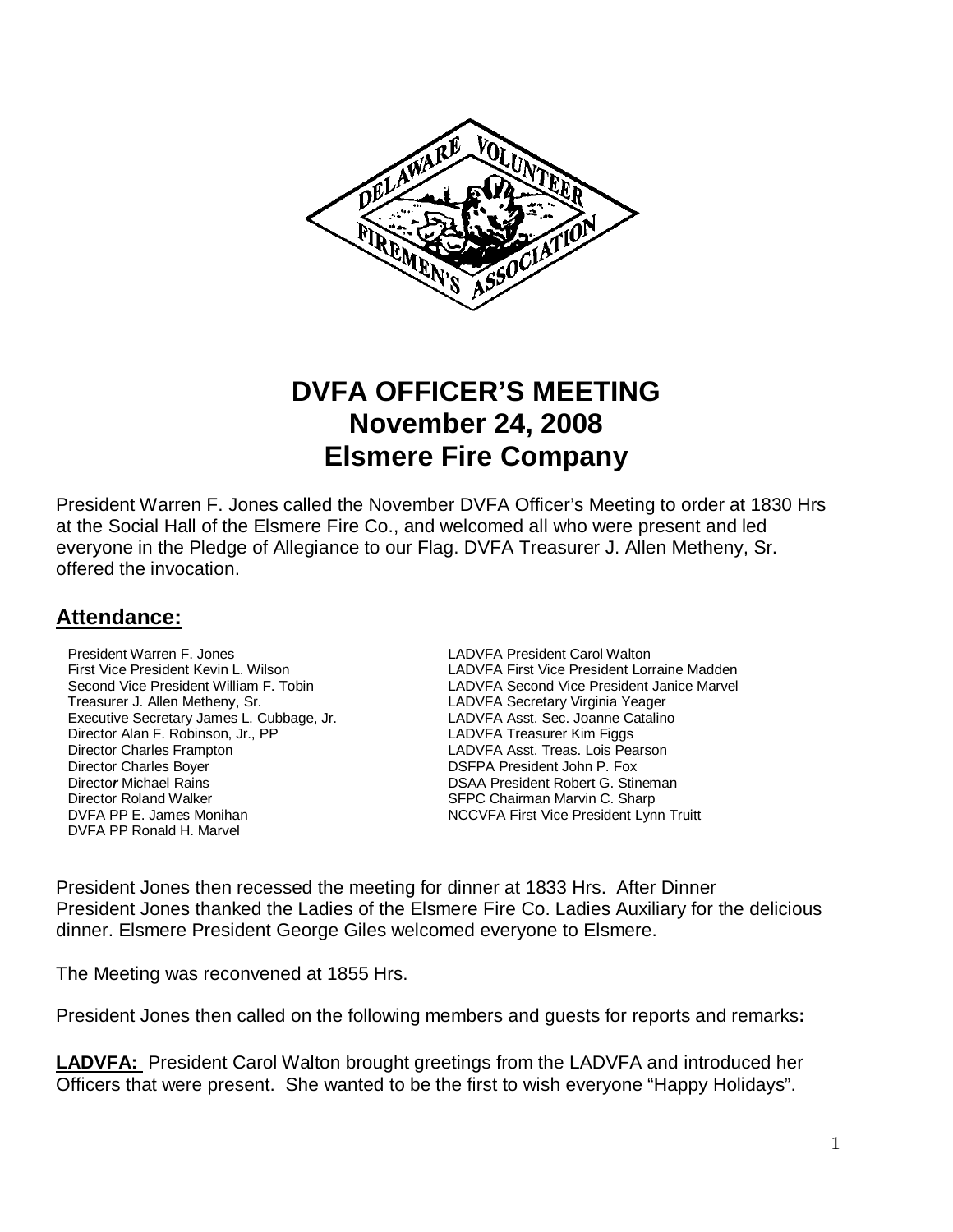**DSFCA** President John P. Fox brought greetings from the State Fire Police Association and advised that his officer's had met on Sunday, November 23<sup>rd</sup> and discussed the Blue Light issue. He discussed some of the problems that he feels may affect the legislation proposed by Sen. Ennis with wig wag lights being an alternative. PP Marvel advised that he will make a motion at the Executive Committee meeting to allow Sen. Ennis to prepare legislation in his opinion if the DSFCA does not have a resolution to this issue by that time. President Fox advised that the next meeting of the Chiefs will be on January 22, 2009 at the Mill Creek Fire Company.

**DSAA** President Robert G. Stineman report on the following items:

- With a new Sheriff in Sussex County there has been problems In issuing the new ID cards for the State Fire Police. He advised That they will be issued through an in house program
- There is an ongoing problem at the State Motor Vehicle Inspection Lanes with approval of Fire Police Vehicles and the approval of what Lights may be facing to the rear of the vehicle.
- Requested the support of the DVFA in the penalty section of their By-laws in regards contacting the County Sheriff if a Fire Police Officer violates the Firearms Policy.

#### **Motion by Treasurer Metheny, seconded by First Vice President Wilson that the DVFA send a letter to the Delaware State Fire Police Association supporting their proposal as stated in their letter of February 25, 2008. Motion Carried**

**SFPC** Chairman Marvin C. Sharp thanked the DVFA Officers for their attendance at the SFPC Workshop on November  $18<sup>th</sup>$  and the support for the proposed certifications requirements for the Fire Service. He advised that the proposed draft will be presented to the fire service on Wednesday, December 10<sup>th</sup> at the Kent County Fire Chief's Meeting in Milford. If after reviewing any comments, changes or additions should be submitted to the SFPC in writing. He also reported that the new EMS protocols have been adopted and that each EMT will have to complete and pass this the course prior to June 30, 2009.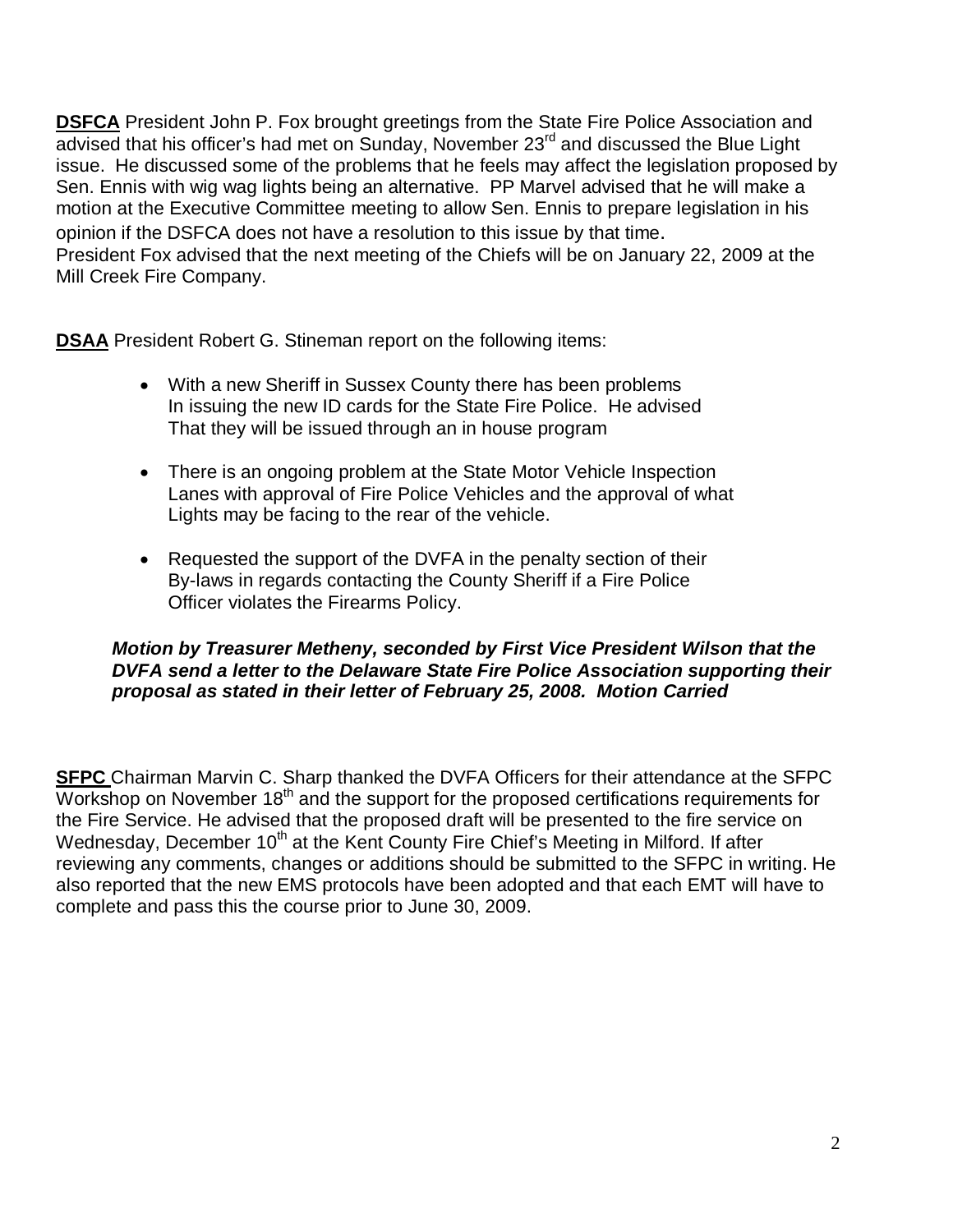#### **President Warren F. Jones** reported on the following items:

**Training Records** Reported that he had meet with Sen. Bruce C. Ennis and he has agreed to ask the Attorney General for a **Formal Opinion** on the release of student training records from the Delaware State Fire School.

**Media Requests** Advised that the News Journal is still working on their major story on the Delaware Fire Service. It appears that the article will run sometime in December. All comments will come from the DVFA President after review by the DVFA Public Relations Consultant.

**State Budget** Stated that he is very concerned about the financial situation that the State is in and the effect is may have on our Grant in Aid.

**New Members of the General Assembly** Reported that the DVFA Officers are in the process of trying to arrange meetings in each County with the new members of the General Assembly. There are three new members in the Senate and Ten new members in the House.

**Inaugural Parade** Advised that he had filed an application for the DVFA to march in the Inaugural Parade on January 20<sup>th</sup>. We should hear something from the selection committee by mid December.

**Health Care Insurance** Reported that he is exploring legislation that would allow individual fire company members to purchase Health Care Insurance through the State Health Care Plan.

#### **First Vice President Kevin L. Wilson** reported on the following items:

**Strategic Planning Summit** Reported that the DVFA is planning a Strategic Planning Summit to discuss current issues facing the fire service and time tables and time frames to deal with resoling these issues. The Summit will be on January 25, 2009 at 0900 at **Clayton** 

. **Driving Simulator** Advised that he has met with Sec. Mitchell to discuss the purchase of a driving simulator that could be used in conjunction with the Emergency Vehicle Operators course. Of course at this time funding could be an issue.

**DVFA WEB PAGE** Stated that several changes are being made and that the committee will be adding some new features such as an antique apparatus sections and new deliveries. Keep checking for more changes in the near future. Treasurer Metheny and PP Monihan thanked Kevin and the Committee for adding the NVFC Banner on the front page.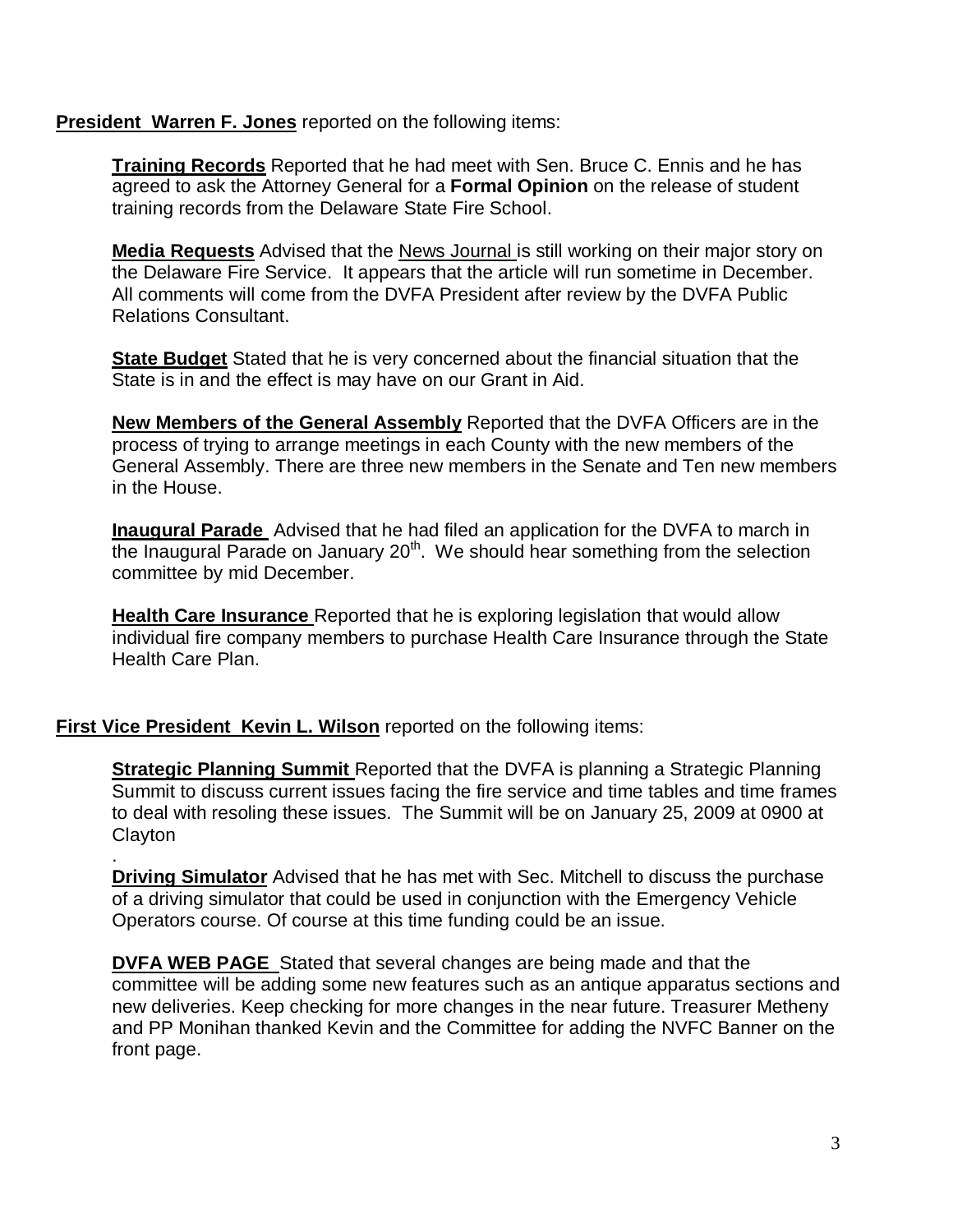**Second Vice President William F. Tobin** advised that a meeting of Sussex County Fire Company Presidents and Chiefs have developed an alternative proposal for a Leadership Counsel that will shared with other counties to be discussed and reviewed with a possible action at the March 2009 Executive Committee Meeting.

**Treasurer J. Allen Metheny, Sr.** advised that on advice of our CPA that we have purchased new Accounting Software to assist with the annual audit. He wanted everyone to know that There will be a new look on all of the Financial reports.

**CONFERENCE 2009** Chairman Thomas D'Alessandro reported on the following:

**Alcohol Policy** Advised that a revised Alcohol Policy has been adopted

**Scholarship** Stated that it is apparent that most of the winners of the DVFA Scholarships are back in school when the awards ceremony takes place at the Conference. Therefore he presented the following motion on behalf of the Conference Committee,

**Motion by Conference Chairman D'Alessandro, Seconded by PP Robinson that the Scholarship Committee Awards be moved from The Conference to after the June Executive Committee Meeting Similar to the Fire Prevention Awards. Motion Carried.** 

**Seminars** Reported that the committee is looking at having several two hour Town Hall type meetings during Conference to discuss pertinent issues with Leaders of the Fire Service, SFPC, and Elected Officials.

**Past President's Banquet** Advised that specific guidelines have been adopted for Invitation and Attendance

**Vendors** Advised that specific changes have been in the Vendors contracts in regards To the use of the DVFA and Conference Logos

**Parade** Stated that the committee will be requesting bids from several Judging **Associations** 

**Golf** Advised that the committee will be requesting bids from several area golf courses

**DVFA FOUNDATION** Vice Chairman Cubbage reported that the Foundation met on Monday, August 18, 2008 at the Kent County EOC. The next meeting will be April 20, 2009. All are Welcome.